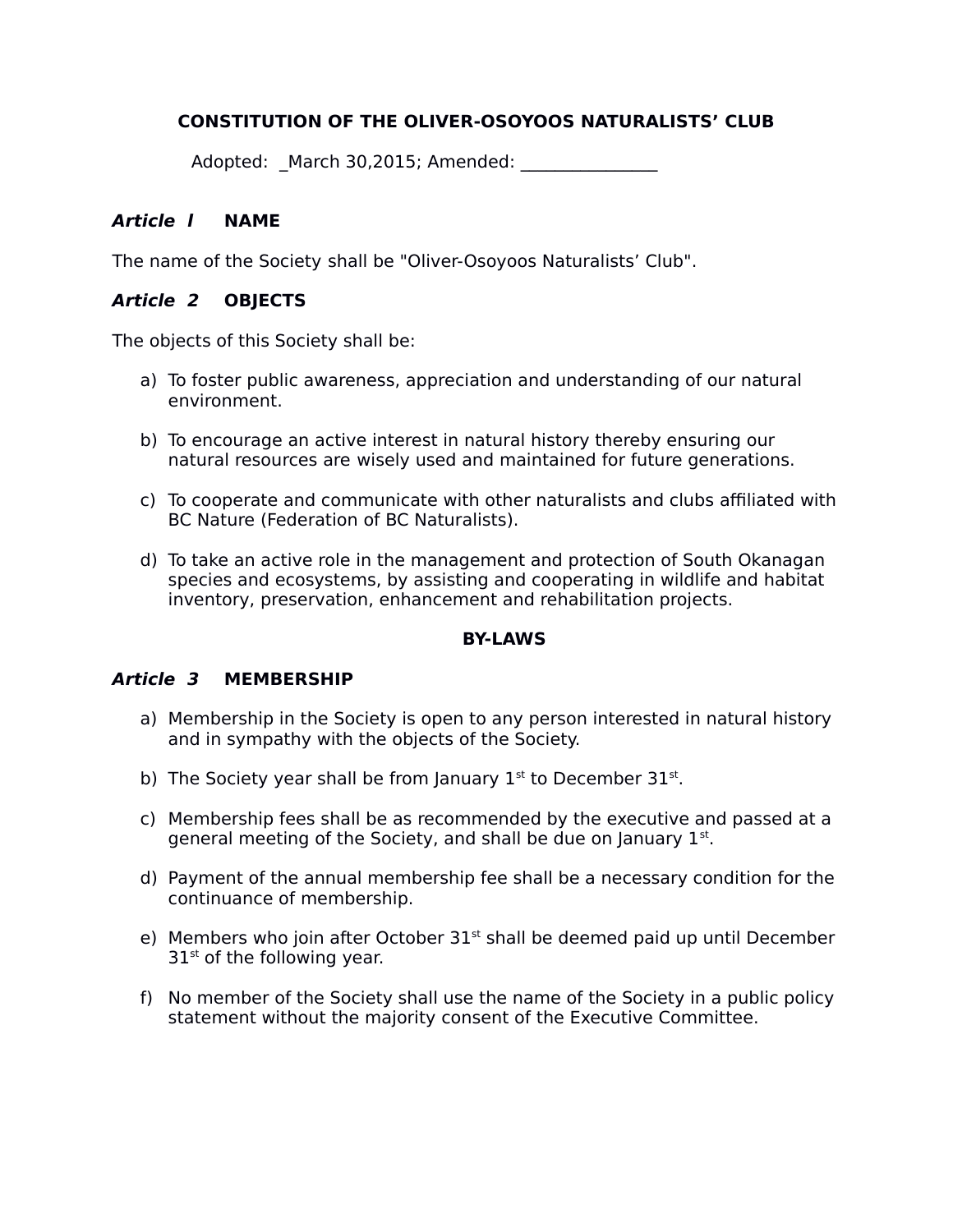# **Article 4 OFFICERS AND DIRECTORS**

- a) The Executive Committee shall consist of eight (8) Directors and the most immediate Past President who is not also a Director.
- b) Four (4) Directors shall be elected at the annual meeting, to serve a two-year term. All members in good standing are allowed to vote.
- c) The Executive Committee shall, from among their number, annually select the Officers of the Society:
	- 1. President
	- 2. Vice-President
	- 3. Treasurer
	- 4. Recording Secretary
	- 5. Federation (of BC Naturalists) Director
	- 6. Membership Chair
- d) No officer shall hold the same office for more than two consecutive terms. The exception shall be the Federation Director, who shall serve a one (1) year term, with no limit on the number of years that person may hold the office.
- e) The Executive Committee shall conduct the business and management of the affairs of the Society. They shall choose from their number and from the membership of the Society such committees as are deemed necessary.

#### **Article 5. DUTIES OF THE OFFICERS**

- a) The Officers shall perform the usual duties and exercise the usual powers within the provisions of the Constitution and By-laws of the Society and in accordance with the Societies Act of British Columbia.
- b) The Recording Secretary shall keep and maintain the minutes and records of the Society.
- c) The Treasurer shall receive all monies and make all authorized payments. He/she shall also present books and records for annual audit or review at the end of the fiscal year, and report on the state of the finances of the Society at the Annual General Meeting and at meetings of the Executive Committee.

#### **Article 6. MEETINGS**

- a) The Annual Meeting shall be held in March of each year.
- b) The Annual Meeting shall include the report of the President and presentation of financial statements, election of Directors, and any other business as may require discussion and decision by the Society.
- c) At least one other general meeting shall be held in each year.